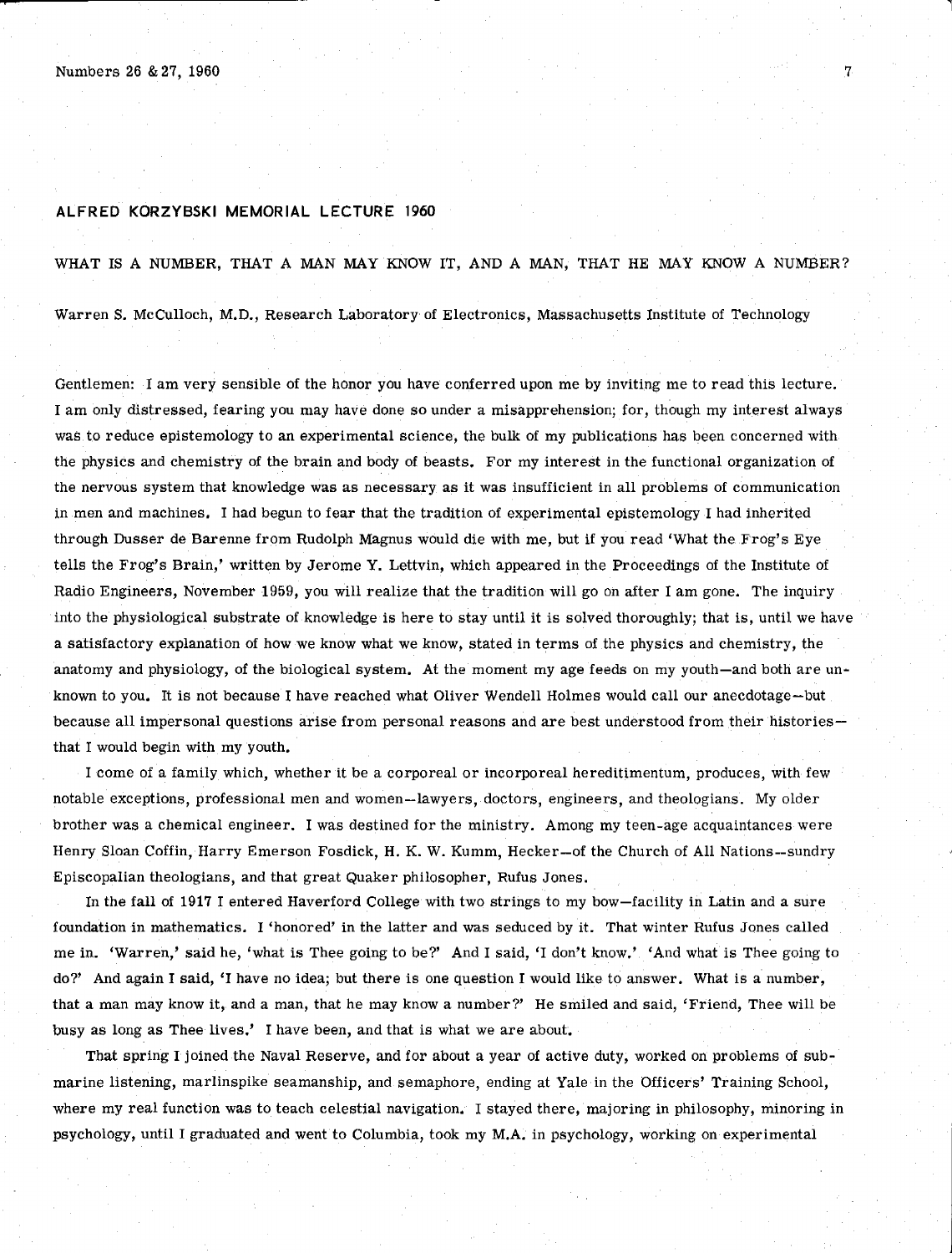aesthetics, and then to its medical school, for the sole purpose of understanding the physiology of the nervous system, at which I have labored ever since.

8

 

It was in 1919 that I began to labor chiefly on logic, and by 1923 I had attempted to manufacture a logic of transitive verbs. In 1928 I was in neurology at Bellevue Hospital and in 1930 at Rockland State Hospital for the Insane, but my purpose never changed. It was then that I encountered Eilhard von Domarus, the great philosophic student of psychiatry, from whom I learned to understand the logical difficulties of true cases of schizophrenia and the development of psychopathia-not merely clinically, as he had learned them of Berger, Birnbaum, Bumke, Hoche, Westphal, Kahn, and others-but as he understood them from his friendship with Bertrand Russell, Heidegger, Whitehead, and Northrop-under the last of whom he wrote his great unpublished thesis, 'The Logical Structure of Mind-An Inquiry into the Philosophical Foundations of Psychology and Psychiatry .' It is to him and to our mutual friend, Charles Holden Prescott, that I am chiefly indebted for my understanding of *paranoia vera* and of the possibility of making the scientific method applicable to systems of many degrees of freedom. From Rockland I went back to Yale's Laboratory of Neurophysiology to work with the erstwhile psychiatrist, Dusser de Barenne, on experimental epistemology ; and only after his death, when I had finished the last job on strychnine neuronography to which he had laid his hand, did I go to Illinois as a Professor of Psychiatry, always pursuing the same theme, especially with Walter Pitts. I was there 11 years working on physiology in terms of anatomy, physics, and chemistry until, in 1952, I went to the Research Laboratory of Electronics of the Massachusetts Institute of Technology to work on the circuit theory of brains . Granted that I have never relinquished my interest in empiricism and am chiefly interested in the condition of water in living systems-witness the work of my collaborator, Berendsen, on nuclear magnetic resonance-it is with my ideas concerning number and logic, before 1917 and after 1952, that we are now concerned.

II

This lecture might be called, 'In Quest of the Logos' or, more appropriately, perverting St. Bonaventura's famous title-'An Itinerary to Man.' Its proper preface is that St. Augustine says that it was a pagan philosopher-a Neoplatonist-who wrote 'In the beginning was the Logos, without the Logos was not anything made that was made . . . .' So begins our Christian Theology . It rests on four principles. The first is the Eternal Verities. Listen to the thunder of that Saint, in about  $A, D$ , 500, '7 and 3 are 10; 7 and 3 have always been 10; 7 and 3 at no time and in no way have ever been anything but 10; 7 and 3 will always be 10 . I said that these indestructible truths of arithmetic are common to all who reason .' An Eternal Verity, any corner stone of theology, is a statement that is true regardless of the time and place of its utterance . Each he calls an Idea in the Mind of God, which we can understand but can never comprehend. His examples are drawn chiefly from arithmetic, geometry, and logic, but he includes what we would now call the Laws of Nature, according to which God created the world. Yet he did not think all men equally gifted, persistent, or perceptive to grasp their ultimate consequences, and he was fully aware of the pitfalls along the way . The history of western science would have been no shock to his Theology . That it took a Galileo, a Newton, and an Einstein to eventually lead us to a tensor invariant, as it did, fits well with his theory of knowledge and of truth. He would expect most men to understand ratio and proportion, but few to suspect the categorical implications of a supposition that simultaneity was not defined for systems moving with respect to one another. There is one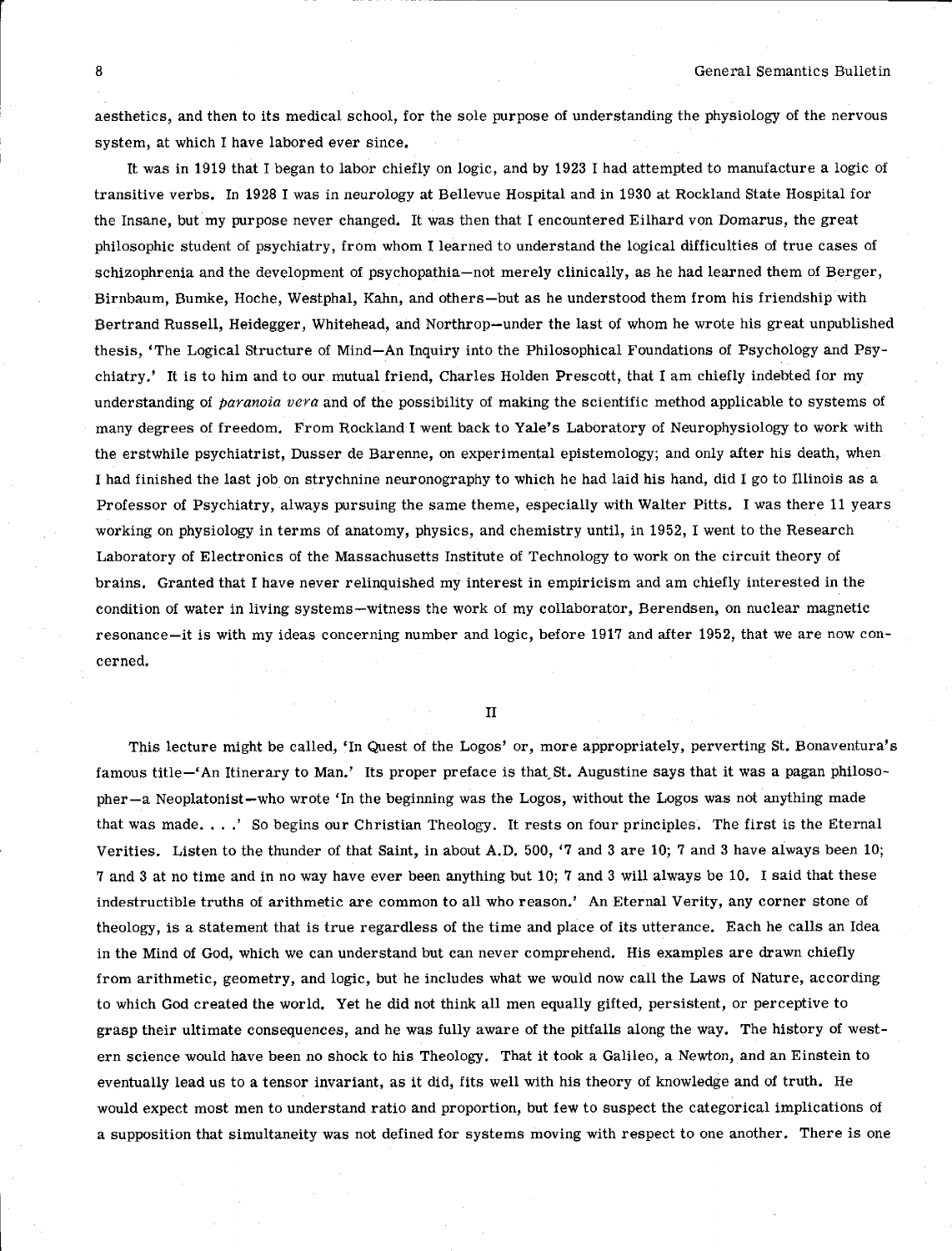#### Numbers 26 & 27, 1960

passage that I can only understand by supposing that he knew well why the existence of horn angles had compelled Euclid's shift to Eudoxus' definition of ratio (I think it's in the fifth book) for things may be infinite with respect to one another and thence have no ratio. Be that as it may, we come next to authority.

Among the scholastic philosophers it is always in a suspect position. There are always questions of the corruption of the text; there are always questions of interpretations or of translations from older forms, or older meanings of the words, even of grammatical constructions. And who were the authorities? Plato, of course, and many a Neoplatonist and, later, Aristotle, known chiefly through the Arabs. Which others are accepted depends chiefly on the date, the school, and the question at issue. But the rules of right reason were fixed. One established first his logic-a realistic logic-despite nominalistic criticism such as Peter Abelard's, despite the Academicians invoking Aristotle's accusation of Plato that 'he multiplied his worlds,' a conclusion at variance with modern logical decisions and sometimes at variance with the Church . After logic, came being-ontology if you will, for being is a matter of definition, without which one never knows about what he speaks. To this, the apparent great exception is Thomas Aquinas who takes existence as primary. This gives mere fact priority over the Verities and tends to make his logic, although realistic, a consequence of epistemology; that is to put fact ahead of reason and truth after it. Perhaps for this reason, although Roman law is clearly Stoic, he quotes Cicero more often than any other authority. His 'God, in whom we live and move and have our being,' is the existent. Therefore He alone knows us as we know ourselves. Consciousness, being an agreement of witnesses, becomes conscience, for while we may fool others, we cannot fool God; one ought to act as God knows him. The result is good ethics, but little contribution to science . His conception fits the Roman requirement of the agreement of witnesses required by Law, as at the trial of Christ-and today in forensic medicine-but not the scientist's requirement, who, in the moment of discovery is the only one who knows the very thing he knows and has to wait until God agrees with him.

From that saint's day on, the battle rages between the Platonists and the Aristotelians . But the fourth principle in Theology begins to take first place-witness Roger Bacon. One has the Eternal Verities (logic, mathematics, and to a less extent, the Laws of Nature). One has the Authorities whom one tests against the Verities by reason-and there, in the old sense, ended the 'experiment.' In the new sense one had to look again at Nature for its Laws, for they also are Ideas in the Mind of the Creator. Of Roger Bacon's outstanding knowledge of mathematics and logic there can be no doubt, but his observations are such that one suspects he had invented some sort of telescope and microscope. Natural Law began to grow. Duns Scotus was its last scholastic defender, and the last to insist on realistic logic, without which there is no science of the world. His subtle philosophy makes full use of Aristotle's logic and shows well its limitation. Deductions lead from rules and cases to facts-the conclusions. Inductions lead toward truth, with less assurance, from cases and facts, toward rules as generalizations, valid for bound causes, not for accidents . Abductions, the Apagoge of Aristotle, lead from rules and facts to the hypothesis that the fact is a case under the rule. This is the breeding place of scientific ideas to be tested by experiment. To these we shall return later; for, nudged by Chaos, they are sufficient to account for intuition or insight, or invention. There is no other road toward truth. Through this period the emphasis had shifted from the Eternal Verities of mathematics and logic to the Laws of Nature.

Hard on the heels of Duns Scotus trod William of Ockham, greatest of nominalists. He quotes 'Entia non sint multiplicanda praeter necessitatem' against the multiplicity of entities necessary for Duns' subtleties .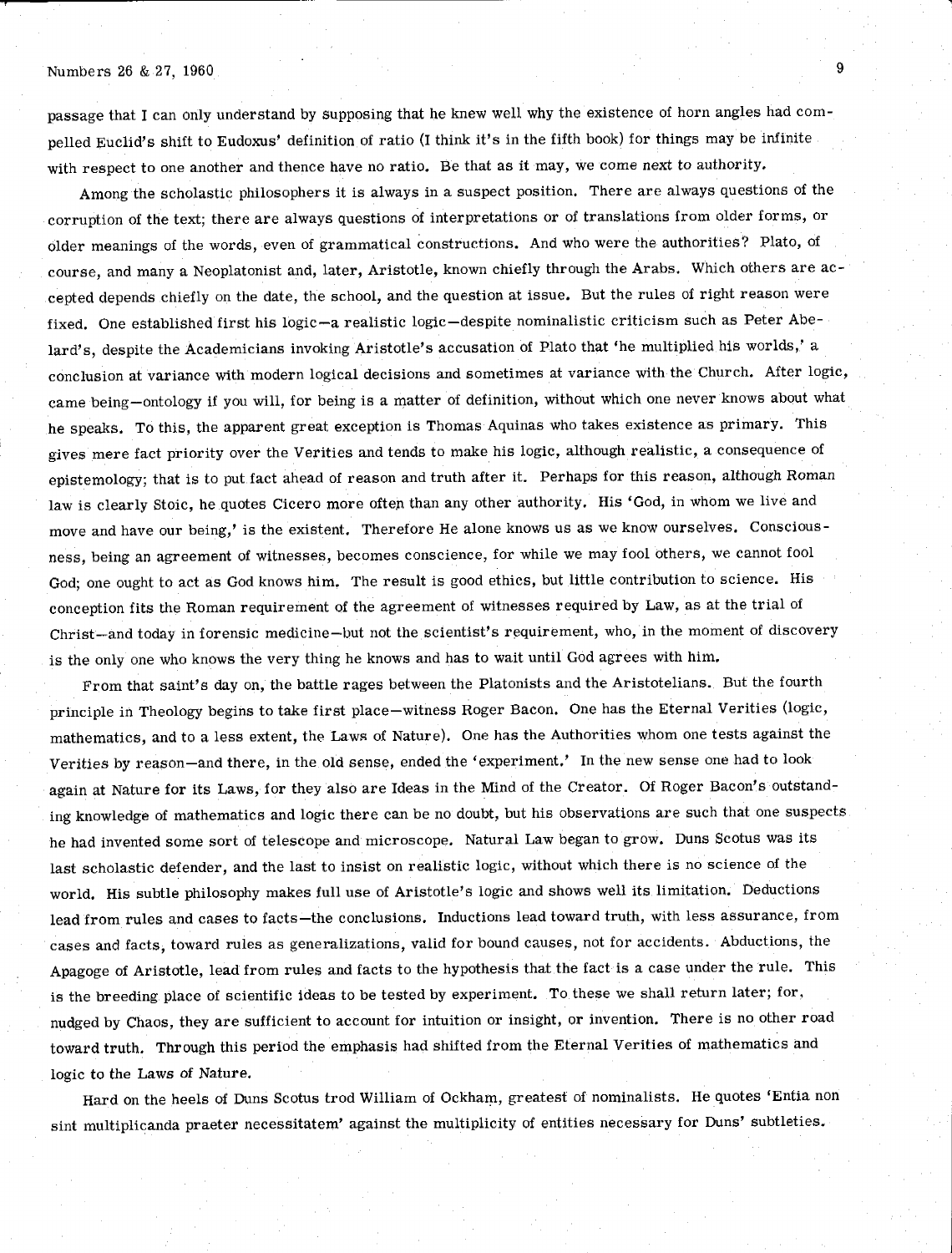He demands that there be no collusion of arguments from the stern realities of logic with the stubbornnesses of fact. His intent is to reach deductive conclusions with certainty, but he suspected that the syllogism is a strait jacket. Of course he recognized that, and I quote him, 'man thinks in two kinds of terms: one, the natural terms, shared with beasts; the other, the conventional terms (the logicals) enjoyed by man alone.' By Ockham, logic, and eventually mathematics, are uprooted from empirical science. To ensure that nothing shall be in the conclusion that is not in the premise bars two roads that lead to the truth of the world and reduces the third road to the vacuous truth of circuitous tautology. ' $\delta$  airos  $\lambda$ óyos.' It is clear on reading him that he only sharpened a distinction between the real classes and classes of real things, but it took hold of a world that was becoming empirical in an uncritical sense. It began to look on logic as a sterile fugling with mere words and numbers, whereas truth was to be sought from experiment among palpable things. Science in this sense was born. Logic decayed. Law usurped the throne of Theology, and eventually Science began to usurp the throne of Law. Not even the intellect of Leibnitz could lee-bow the tide. Locke confused the ideas of Newton with mere common notions. Berkeley, misunderstanding the notions of objectivity for an excess of subjectivity, committed the unpardonable sin of making God a deus ex machina, who, by perennial awareness, kept the world together where and when we had no consciousness of things .

David Hume revolted. Left with only a succession of perceptions, not a perception of succession, causality itself for him could be only 'a habit of the mind.' Compare this with Duns Scotus' following proposition reposing in the soul: 'Whatever occurs as in a great many things from some cause which is not free, is the natural effect of that cause.' Clearly Hume lacked the necessary realistic logic; and his notions awoke Kant from his dogmatic slumbers-but only to invent a philosophy of science that takes epistemology as primary, makes ontology secondary, and ends with a logic in which the thing itself is unknown, and perception itself embodies a synthetic a priori. Doubtless his synthetic a priori has been the guiding star of the best voyages on the sea of 'stimulus -equivalence .' But more than once it has misguided us in the field of physics-perhaps most obviously when we ran head-on into antimatter, which Leibnitz' ontology and realistic logic might have taught us to expect.

What is much worse than this is the long neglect of Hume's great gift to mathematics . At the age of 23 he had already shown that only in logic and arithmetic can we argue through any number of steps, for only here have we the proper test. 'For when a number hath a unit answering to an unit of the other we pronounce them equal.'

Bertrand Russell was the first to thank Hume properly, and so to give us the usable definition, not merely of equal numbers, but of number: 'A number is the class of all of those classes that can be put into oneto-one correspondence to it.' Thus 7 is the class of all of those classes that can be put into one-to-one correspondence with the days of the week, which are 7. Some mathematicians may question whether or not this is an adequate definition of all that the mind of man has devised and calls number; but it suffices for my purpose, for what in 1917 I wanted to know was how it could be defined so that a man might know it. Clearly, one cannot comprehend all of the classes that can be put into one-to-one correspondence with the days of the week, but man understands the definition, for he knows the rule of procedure by which to determine it on any occasion. Duns Scotus has proved this to be sufficient for a realistic logic. But please note this: The numbers from 1 through 6 are perceptibles; others, only countables. Experiments on many beasts have often shown this: 1 through 6 are probably natural terms that we share with the beasts. In this sense they are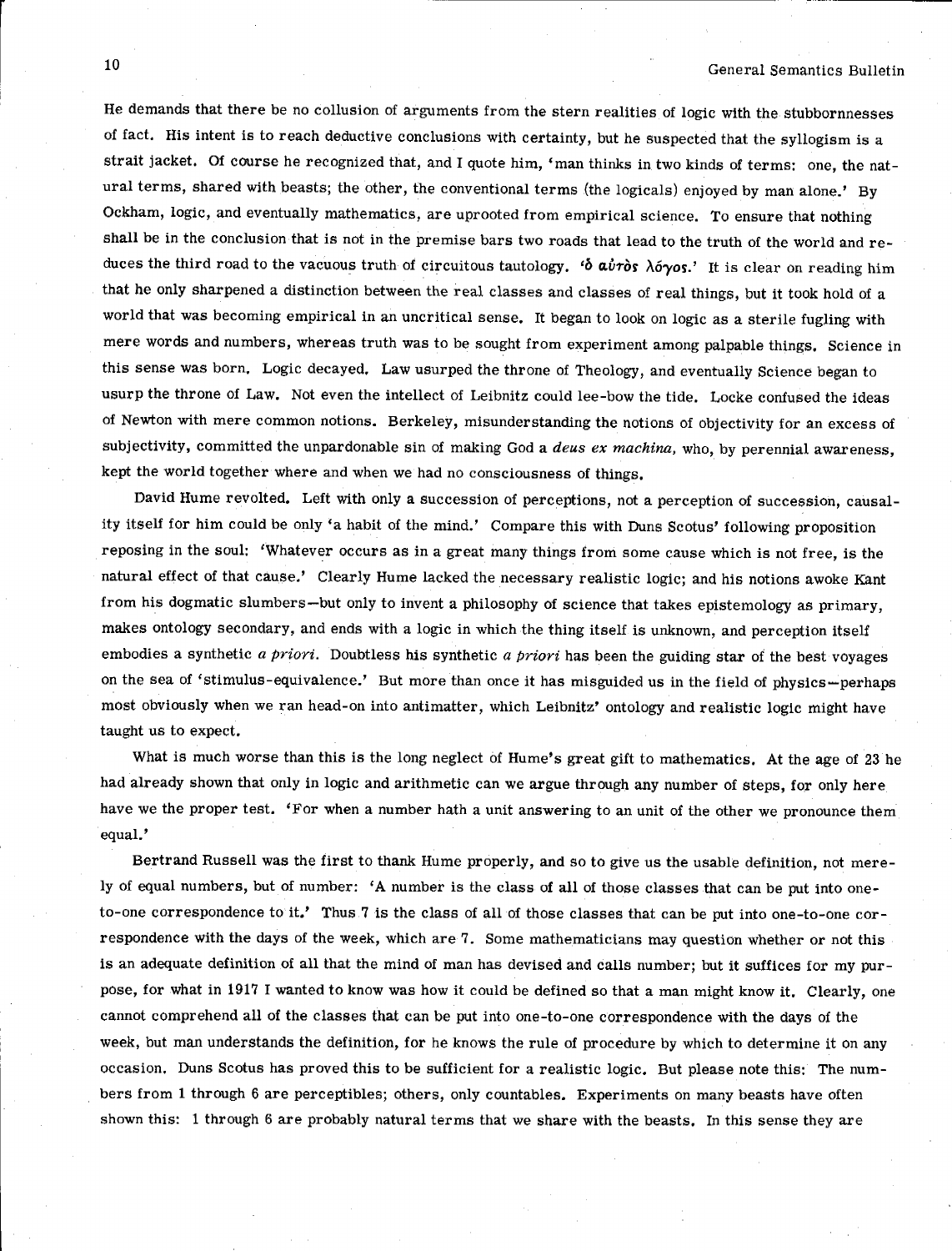## Numbers 26 & 27, 1960 Numbers 26 & S

natural numbers . All larger integers are arrived at by counting or putting pebbles in pots or cutting notches in sticks, each of which is-to use Ockham's phrase-a conventional term, a way of doing things that has grown out of our ways of getting together, our communications, our logos, tricks for setting things into oneto-one correspondence .

We have now reached this point in the argument. First, we have a definition of number which is logically useful. Second, it depends upon the perception of small whole numbers. Third, it depends upon a symbolic process of putting things into one-to-one correspondence in a conventional manner . Such then is the answer to the first half of the question. The second is much more difficult. We know what a number is that a man may know it, but what is a man that he may know a number?

III

Please remember that we are not now concerned with the physics and chemistry, the anatomy and physiology, of man. They are my daily business. They do not contribute to the logic of our problem. Despite Ramon Lull's combinatorial analysis of logic and all of his followers, including Leibnitz with his universal characteristic and his persistent effort to build logical computing machines, from the death of William of Ockham logic decayed. There were, of course, teachers of logic . The forms of the syllogism and the logic of classes were taught, and we shall use some of their devices, but there was a general recognition of their inadequacy to the problems in hand. Russell says it was Jevons-and Feibleman, that it was DeMorgan-who said 'The logic of Aristotle is inadequate, for it does not show that if a horse is an animal then the head of the horse is the head of an animal.' To which Russell replies-'Fortunate Aristotle, for if a horse were a clam or a hydra it would not be so.' The difficulty is that they had no knowledge of the logic of relations, and almost none of the logic of propositions . These logics really began in the latter part of the last century with Charles Pierce as their great pioneer . As with most pioneers, many of the trails he blazed were not followed for a score of years. For example, he discovered the amphecks-that is,  $\frac{1}{1}$ not both . . . and . . . and neither . . . nor . . . , which Sheffer rediscovered and are called by his name for them, 'stroke functions.' It was Pierce who broke the ice with his logic of relatives, from which springs the pitiful beginnings of our logic of relations of two and more than two arguments. So completely had the traditional Aristotelian logic been lost that Pierce remarks that when he wrote the Century Dictionary he was so confused concerning abduction, or Apagoge, and induction that he wrote nonsense. Thus Aristotelian logic, like the skeleton of Tom Paine, was lost to us from the world it had engendered. Peirce had to go back to Duns Scotus to start again the realistic logic of science. Pragmatism took hold, despite its misinterpretation by William James. The world was ripe for it. Frege, Peano, Whitehead, Russell, Wittgenstein, followed by a host of lesser lights, but sparked by many a strange character like Schroeder, Sheffer, Gödel, and company, gave us a working logic of propositions. By the time I had sunk my teeth into these questions, the Polish school was well on its way to glory . In 1923 I gave up the attempt to write a logic of transitive verbs and began to see what I could do with the logic of propositions. My object, as a psychologist, was to invent a kind of least psychic event, or `psychon,' that would have the following properties . First, it was to be so simple an event that it either happened or else it did not happen . Second, it was to happen only if its bound cause had happened-shades of Duns Scotus!—that is, it was to imply its temporal antecedent. Third, it was to propose this to subsequent psychons. Fourth, these were to be compounded to produce the equivalents of more complicated propositions concerning their antecedents.

11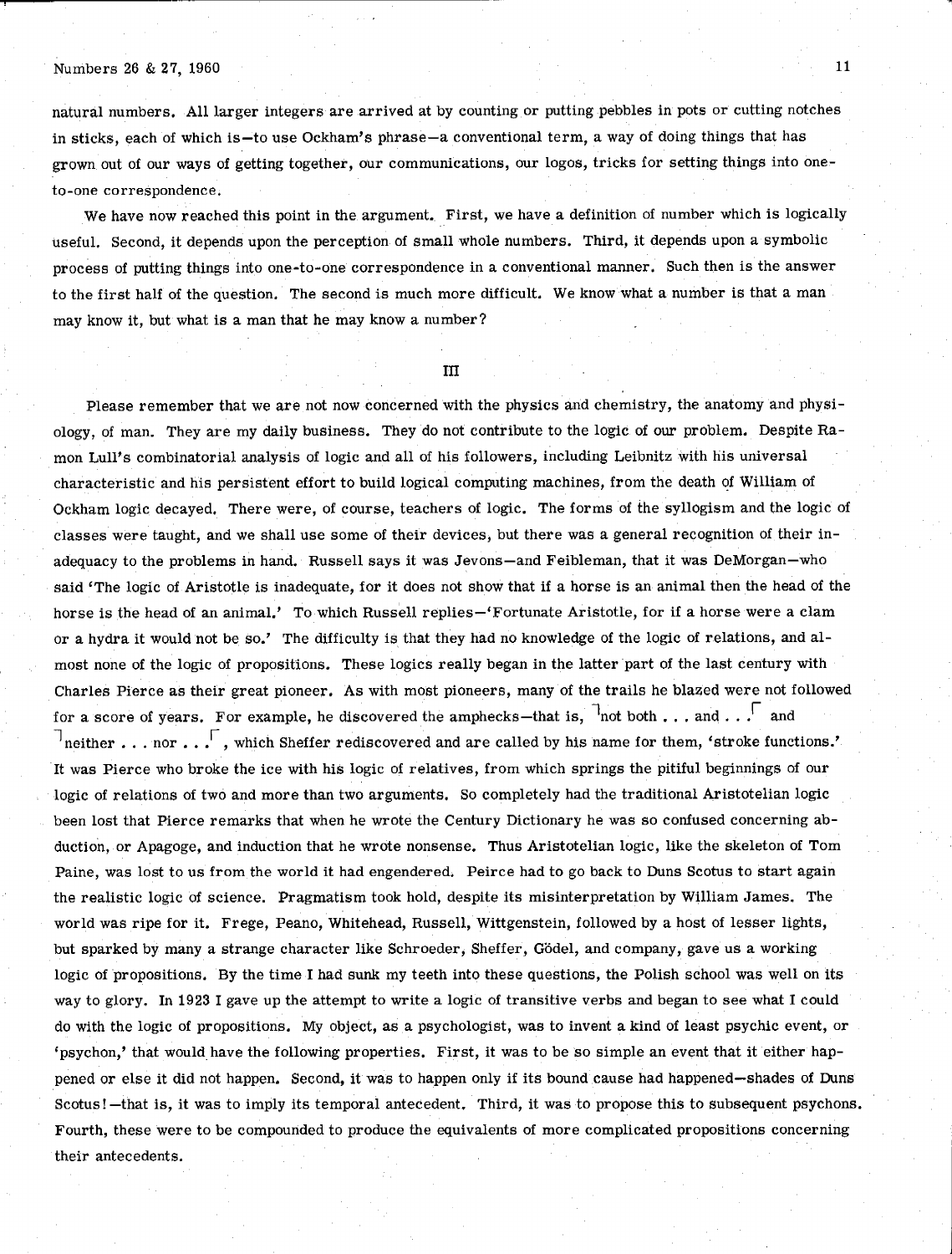#### General Semantics Bulletin

In 1929 it dawned on me that these events might be regarded as the all-or-none impulses of neurons, combined by convergence upon the next neuron to yield complexes of propositional events . During the nineteen-thirties, first under influences from F. H. Pike, C. H. Prescott, and Eilhard von Domarus, and later, Northrop, Dusser de Barenne, and a host of my friends in neurophysiology, I began to try to formulate a proper calculus for these events by subscripting symbols for propositions in some sort of calculus of propositions (connected by implications) with the time of occurrence of the impulse in each neuron. My then difficulties were five fold: 1) There was at that time no workable notion of inhibition, which had entered neurophysiology from clerical orders to desist. 2) There was a confusion concerning reflexes, which-thanks to Sir Charles Sherrington-had lost their definition as inverse, or negative feedback . 3) There was my own confusion of material implication with strict implication. 4) There was my attempt to keep a weather eye open for known so-called field effects when I should have stuck to synaptic transmission proper except for storms like epileptic fits. Finally, 5) there was my ignorance of modulo mathematics that prevented me from understanding regenerative loops and, hence, memory . But neurophysiology moved ahead and, when I went to Chicago I met Walter Pitts, then in his teens, who promptly set me right in matters of theory. It is to him that I am principally indebted for all subsequent success. He remains my best adviser and sharpest critic. You shall never publish this until it passes through his hands. In 1943 he, and I, wrote a paper entitled 'A Logical Calculus of the Ideas Immanent in Nervous Activity .' Thanks to Rashevsky's defense of logical and mathematical ideas in biology, it was published in his journal [Bulletin of Mathematical Biophysics] where, so far as biology is concerned, it might have remained unknown; but John von Neumann picked it up and used it in teaching the theory of computing machines. I will summarize briefly its logical importance. Turing had produced a deductive machine that could compute any computable number, although it had only a finite number of parts which could be in only a finite number of states and although it could only move a finite number of steps forward or backward, look at one spot on its tape at a time and make, or erase, 1 or else 0. What Pitts and I had shown was that neurons that could be excited or inhibited, given a proper net, could extract any configuration of signals in its input. Because the form of the entire argument was strictly logical, and because Gödel had arithmetized logic, we had proved, in substance, the equivalence of all general Turing machinesman-made or begotten.

But we had done more than this, thanks to Pitts' modulo mathematics . In looking into circuits composed of closed paths of neurons wherein signals could reverberate we had set up a theory of memory-to which every other form of memory is but a surrogate requiring reactivation of a trace . Now a memory is a temporal invariant. Given an event at one time, and its regeneration at later dates, one knows that there was an event that was of the given kind. The logician says 'there was some x such that x was a  $\psi$ . In the symbols of the principia mathematica,  $(\mathbf{X}x)(\psi x)$ . Given this and negation, for which inhibition suffices, we can have  $\sim$ ( $\frac{d}{dx}$ )( $\sim \frac{dx}{y}$ ), or, if you will, (x)( $\psi$ x). Hence we have the lower-predicate calculus with equality, which has recently been proved to be a sufficient logical framework for all of mathematics . Our next joint paper showed that the  $\psi$ 's were not restricted to temporal invariants but, by reflexes and other devices, could be extended to any universal, and its recognition, by nets of neurons. That was published in Rashevsky's journal in 1947. It is entitled 'How We Know Universals.' Our idea is basically simple and completely general, because any object, or universal, is an invariant under some groups of transformations and, consequently, the net need only compute a sufficient number of averages  $a_i$ , each an N<sup>th</sup> of the sum for all transforms T belonging to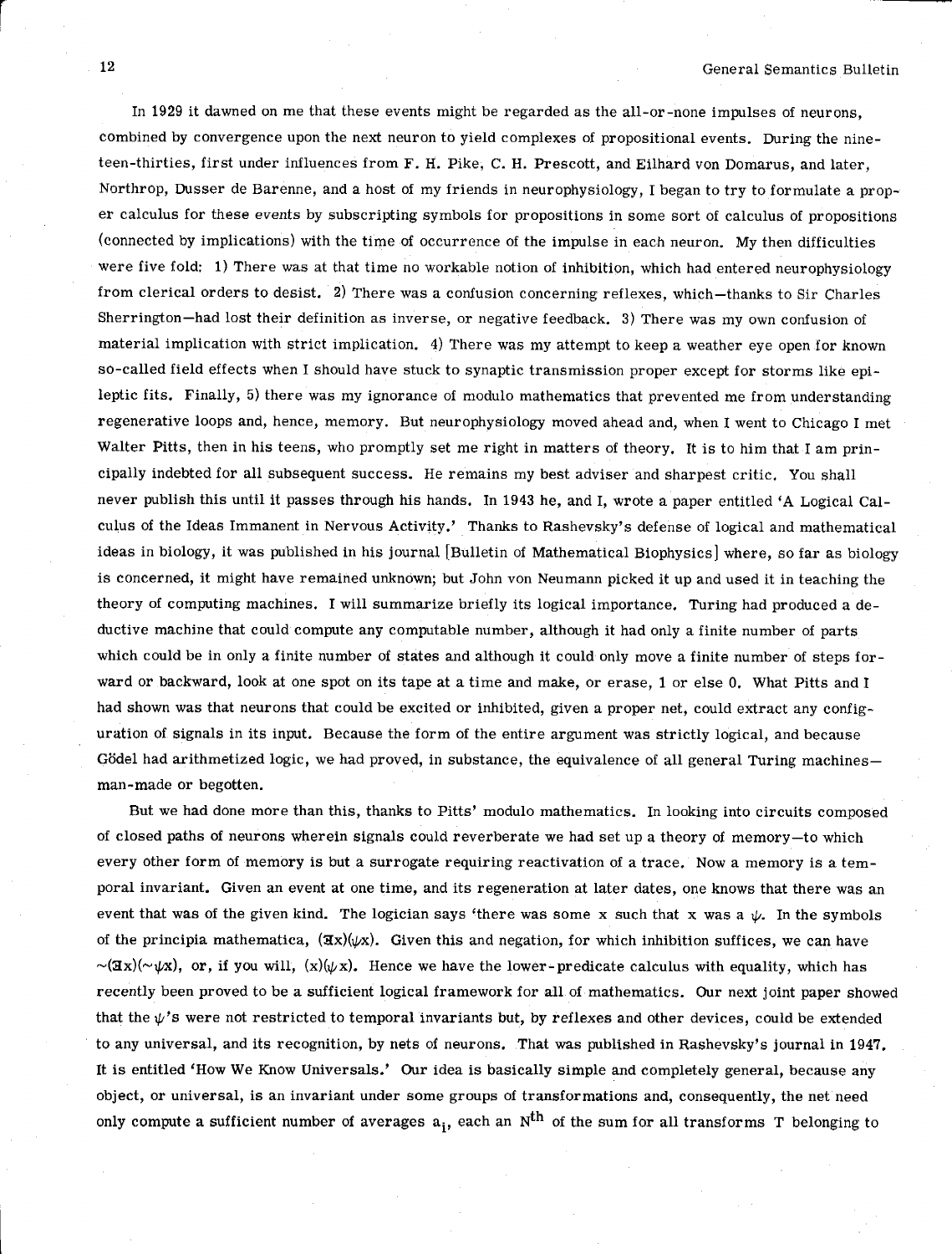# Numbers 26 & 27, 1960 Numbers  $26 \& 27$ ,  $196$ <br>the group G, of the v

the group G, of the value assigned by the corresponding functional  $f_i$ , to every transform T, as a figure of excitation  $\phi$  in the space and time of some mosaic of neurons. That is,

$$
\mathbf{a_i} = \frac{1}{N} \sum_{\mathbf{all}}^{N} \mathbf{f_i}[\mathbf{T}\phi]
$$

The next difficulty was to cope with the so-called value anomaly. Plato had supposed that there was a common measure of all values. And in the article entitled, 'A Heterarchy of Values Determined by the Topology of Nervous Nets' (1945) I have shown that a system of six neurons is sufficiently complex to suffer no such 'summum bonum.' All of these things you will find summarized in my J. A. Thompson lecture of 2 May 1946, `Finality and Form in Nervous Activity' (shelved by the publisher until 1952), including a prospectus of things to come-all written with Pitts' help . About this time he had begun to look into the problem of randomly connected nets. And, I assure you, what we proposed were constructions that were proof against minor perturbations of stimuli, thresholds, and connections . Others have published, chiefly by his inspiration, much of less moment on this score, but because we could not make the necessary measurements he has let it lie fallow. Once only did he present it--at an early and unpublished Conference on Cybernetics, sponsored by the Josiah Macy, Jr., Foundation. That was enough to start John von Neumann on a new tack. He published it under the title, 'Toward a Probabilistic Logic.' By this he did not mean a logic in which only the arguments were probable, but a logic in which the function itself was only probable . He had decided for obvious reasons to embody his logic in a net of formal neurons that sometimes misbehaved, and to construct of them a device that was as reliable as was required in modern digital computers . Unfortunately, he made three assumptions, any one of which was sufficient to have precluded a reasonable solution. He was unhappy about it because it required neurons far more reliable than he could expect in human brains. The piquant assumptions were: First, that failures were absolute-not depending upon the strength of signals nor on the thresholds of neurons. Second, that his computing neurons had but two inputs apiece . Third, that each computed the same single Sheffer stroke function. Let me take up these constraints one at a time, beginning with the first alone, namely, when failures are absolute. Working with me, Leo Verbeek, from the Netherlands, has shown that the probability of failure of a neural net can be made as low as the error probability of one neuron (the output neuron) and that this can be reduced by a multiplicity of output neurons in parallel. Second, I have proved that nets of neurons with two inputs to each neuron when failures depend upon perturbations of threshold, stimulus strength or connections-cannot compute any significant function without error-only tautology and contradiction without error. And last, but not least, by insisting on using but a single function, von Neumann had thrown away the great logical redundancy of the system, with which he might have bought reliability. With neurons of 2 inputs each, this amounts to 16<sup>2</sup>; with 3 inputs each, to 256<sup>3</sup>, etc. --being of the form  $(2^{2^{\delta}})^{\delta}$ , where  $\delta$  is the number of inputs per neuron.

There were two other problems that distressed him. He knew that caffeine and alcohol changed the threshold of all neurons in the same direction so much that every neuron computed some wrong function of its input. Yet one had essentially the same output for the same input. The classic example is the respiratory mechanism, for respiration is preserved under surgical anesthesia where thresholds of all neurons are skyhigh. Of course, no net of neurons can work when the output neuron's threshold is so high that it cannot be excited or so low that it fires continuously. The first is coma, and the second, convulsion; but between these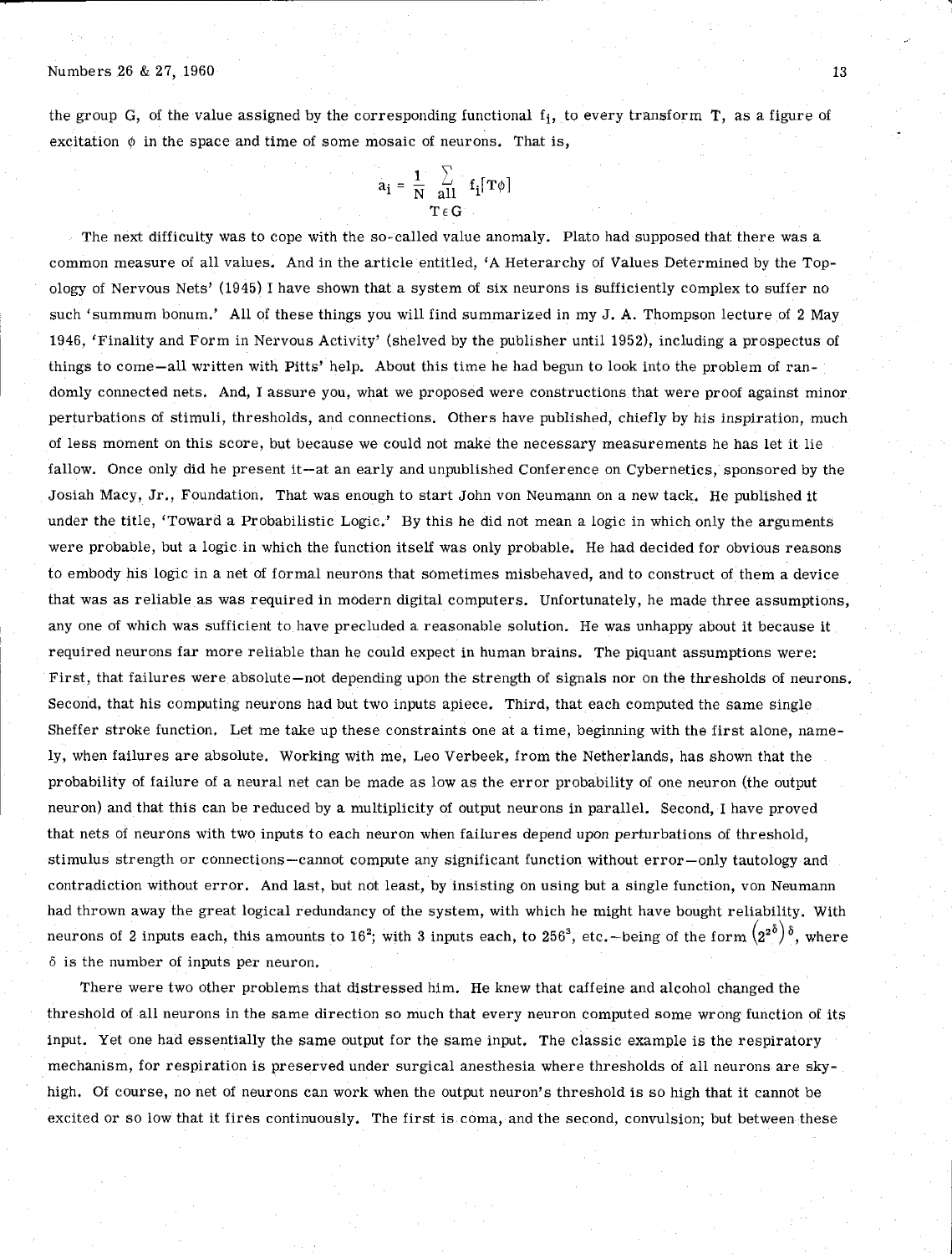limits our circuits do work. These circuits he called circuits logically stable under common shift of thresholds. They can be made of formal neurons, even with only two inputs, to work over a single step of threshold, using only excitation and inhibition on the output cell; but this is only a fraction of the range. Associated, unobtrusively, with this problem is this: That of the 16 possible logical functions of neurons with two inputs, two functions cannot be calculated by any one neuron. They are the exclusion 'or,' 'A or else B' and 'both or else neither'-the 'if and only if' of logic. Both limitations point to a third possibility in the interactions of neurons and both are easily explained if impulses from one source can gate those from another so as to prevent their reaching the output neuron. Two physiological data pointed to the same possibility. The first was described earliest by Matthews, and later by Renshaw. It is the inhibition of a reflex by afferent impulses over an adjacent dorsal root. The second is the direct inhibition described by David Lloyd, wherein there is no time for intervening neurons to get into the sequence of events . We have located this interaction of afferents, measured its strength, and know that strychnine has its convulsive effects by preventing it. This is good physiology, as well as logically desirable. 14<br>
limits our circuits do work. These circuits he called circuits log<br>
olds. They can be made of formal neurons, even with only two in<br>
using only excitation and inhibition on the output cell; but this is c<br>
obtrusively,

> My collaborator, Manuel Blum, of Venezuela, now has a nice proof that excitation and inhibition on the cell plus inhibitory interaction of afferents are necessary and sufficient for constructing neurons that will compute their logical functions in any required sequence as the threshold falls or rises. With them it is always possible to construct nets that are logically stable all the way from coma to convulsion under common shift of threshold.

The last of von Neumann's problems was proposed to the American Psychiatry Association in March 1955. It is this. The eye is only two logical functions deep. Granted that it has controlling signals from the brain to tell it what it has to compute, what sort of elements are neurons that it can compute so many different functions in a depth of 2 neurons (that is, in the bipolars and the ganglion cells) . Certainly, said he, neurons are much cleverer than flipflops or the Eccles-Jordan components of our digital computers . The answer to this is that real neurons fill the bill. With formal neurons of 2 inputs each and controlling signals to the first rank only, the output can be made to be any one of 15 of the possible 16 logical functions . Eugene Prange, of the Air Force Cambridge Research Center, has just shown that with neurons of 3 inputs each and controlling signals to all 4 neurons, the net can be made to compute 253 out of 256 possible functions .

IV

Gentlemen, I would not have you think that we are near a full solution of our problems . Jack Cowan, of Edinburgh, has recently joined us and shown that for von Neumann's constructions of reliable circuits we require Post's complete multiple-truth-value logic, for which Boole's calculus is inadequate. Prange has evolved a theory of incomplete mapping that allows us to use 'don't-care' conditions as well as assertion and negation. This vields elegant estimations of tolerable segregated errors in circuits with neurons of large numbers of inputs. Captain Robert J. Scott, of the United States Air Force, has begun the computation of minimal nets to sequence the functions computed by neurons as thresholds shift . Many of our friends are building artificial neurons for use in industry and in research, thus exposing to experiment many unsuspected properties of their relations in the time domain. There is now underway a whole tribe of men working on artificial intelligence-machines that induce, or learn-machines that abduce, or make hypotheses . In England alone, there are Ross Ashby, MacKay, Gabor, Andrews, Uttley, Graham Russel, Beurle, and several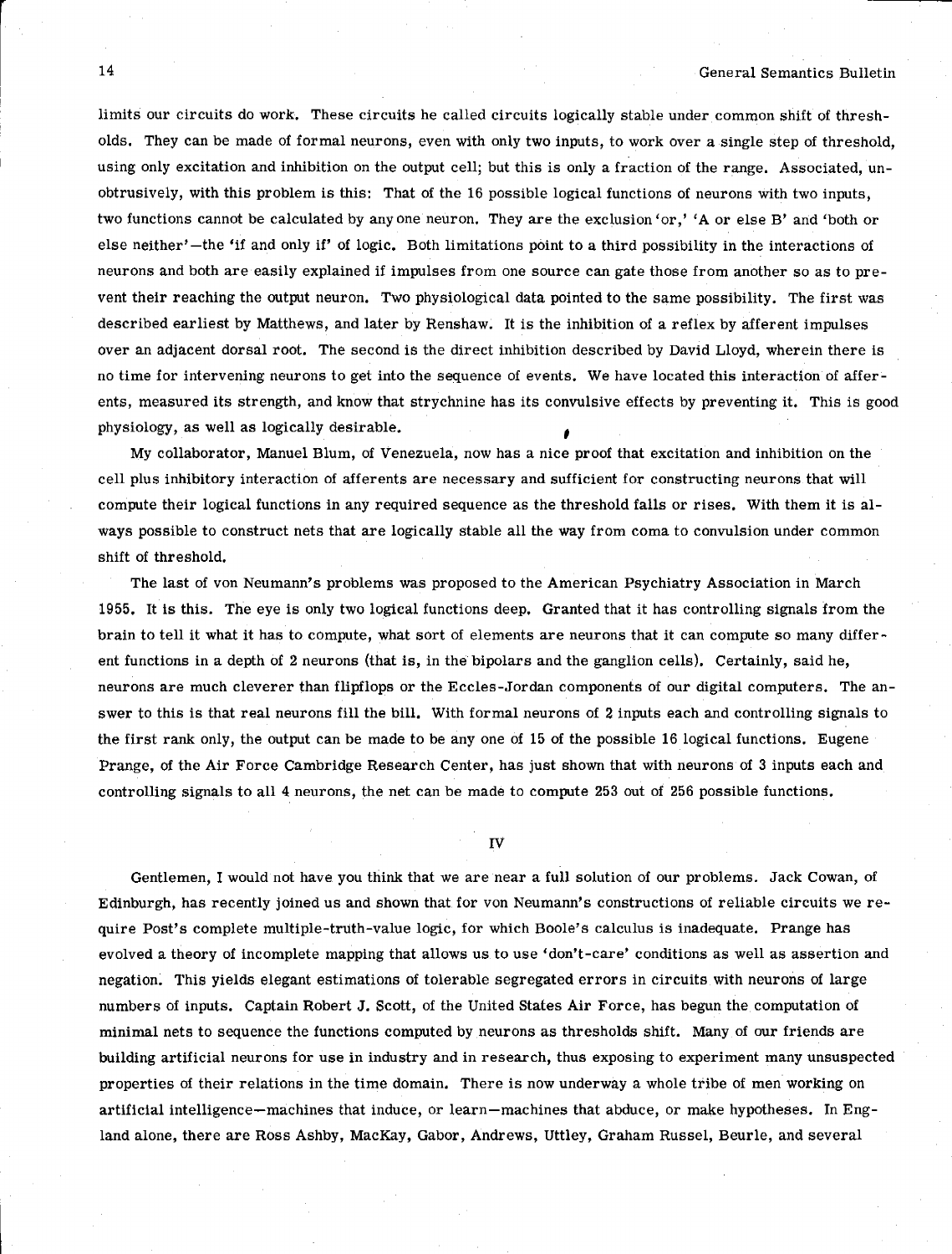## Numbers 26 & 27, 1960 Numbers 26 & 27

others-of whom I could not fail to mention Gordon Pask and Stafford Beer . In France, the work centers around Schützenberger. The Americans are too numerous to mention.

I may say that there is a whole computing machinery group, followers of Turing, who build the great deductive machines. There is Angyon, the cybernetist of Hungary, now of California, who had reduced Pavlovian conditioning to a four-bit problem, embodied in his artificial tortoise. Selfridge, of the Lincoln Laboratory, M.I.T.-with his Pandemonium and his Sloppy-is building abductive machinery. Each is but one example of many. We know how to instrument these solutions and to build them in hardware when we will.

But the problem of insight, or intuition, or invention-call it what you will-we do not understand, although many of us are having a go at it. I will not here name names, for most of us will fail miserably and be happily forgotten. Tarski thinks that what we lack is a fertile calculus of relations of more than two relata. I am inclined to agree with him, and if I were now the age I was in 1917, that is the problem I would tackle. Too bad-I'm too old. I may live to see the youngsters do it. But even if we never achieve so great a step ahead of our old schoolmaster we have come far enough to define a number so realistically that a man may know it, and a man so logically that he may know a number. This was all I promised. I have done more, by indicating how he may do it without error, even though his component neurons misbehave.

That process of insight by which a child learns at least one logical particle, neither or not both, when it is given only ostensively-and one must be so learned-is still a little beyond us. It may perhaps have to wait for a potent logic of triadic relations, but I now doubt it. This is what we feared lay at the core of the theoretical difficulty in mechanical translation, but last summer Victor Yngve, of the Research Laboratory of Electronics, M.I.T., showed that a small finite machine with a small temporary memory could read and parse English from left to right. In other languages the direction may be reversed, and there may be minor problems that depend on the parenthetical structure of the tongue. But unless the parenthetical structures are, as in mathematics, complicated repeatedly at both ends, the machine can handle even sentences that are infinite-like `This is the house that Jack built.' So I'm hopeful that with the help of Chaos similar simple machines may account for insight or intuition-which is more than I proposed to include in this text. I have done so perhaps not too well but at such speed as to spare some minutes to make perfectly clear to non-Aristotelian logicians that extremely non-Aristotelian logic invented by von Neumann and brought to fruition by me and my coadjutors .

My success arose from the necessity of teaching logic to neurologists, psychiatrists, and psychologists . In his letter to a German princess, Euler used circles on the page to convey inclusions and intersections of classes. This works for three classes. Venn, concerned with four or five, invented his famous diagrams in



which closed curves must each bisect all of the areas produced by previous closed curves. This goes well, even for five, by Venn's trick; six is tough; seven, well-nigh unintelligible, even when one finds out how to do it. -Oliver Selfridge and Marvin Minsky (also of Lincoln Laboratory), at my behest, invented a method of construction that can be continued to infinity and remain transparent at a glance . So they formed a simple set of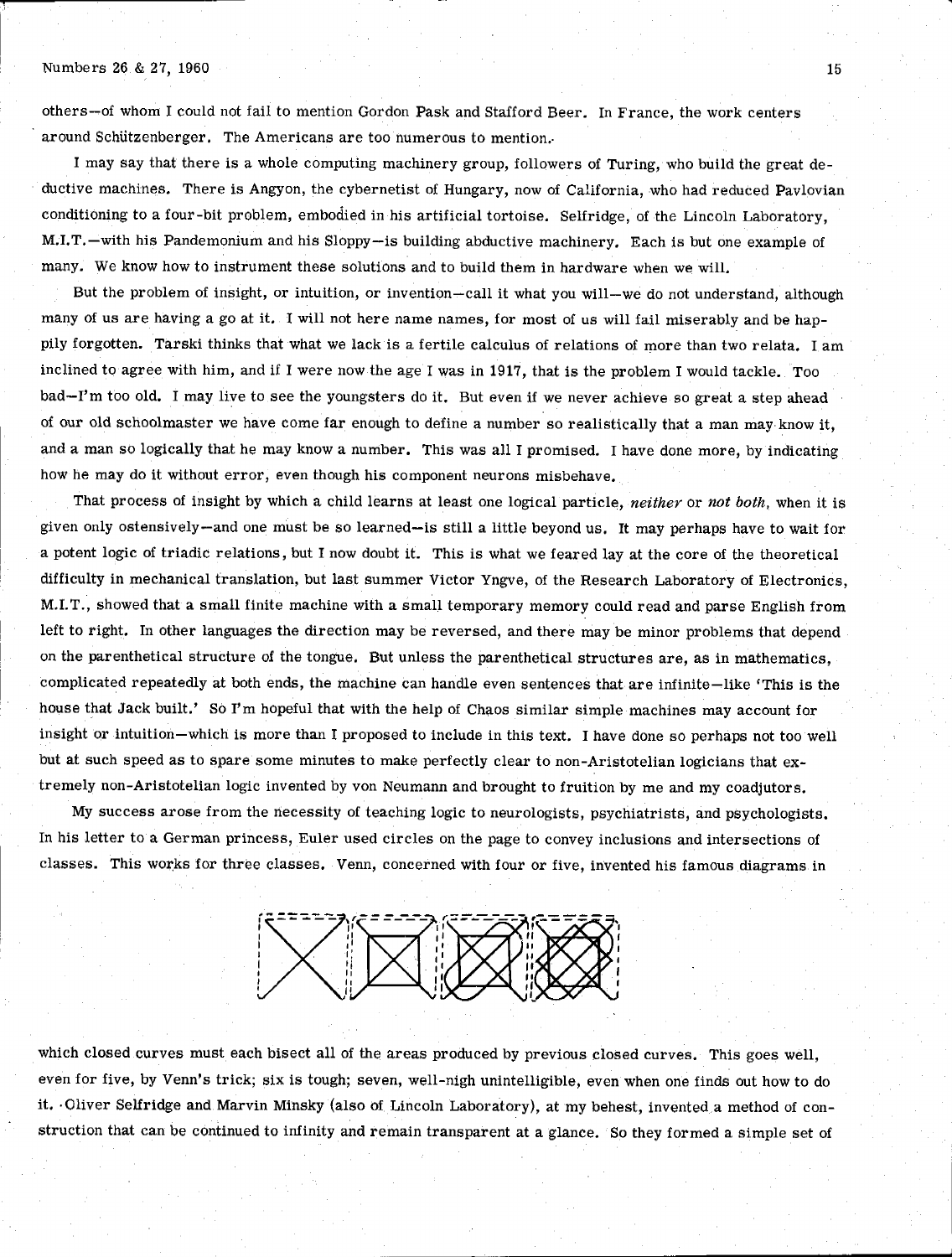icons wherewith to inspect their contents to the limit of our finite intuitions . The calculus of relations degenerates into the calculus of classes if one is only interested in the one relation of inclusion in classes . This, in turn, degenerates into the calculus of propositions if one is only interested in the class of true, or else false, propositions, or statements in the realistic case. Now this calculus can always be reduced to the relations of propositions by pairs. Thanks to Wittgenstein we habitually handled these relations as truth tables to compute their logical values. These tables, if places are defined, can be reduced to jots for true and blanks for false. Thus every logical particle, represented by its truth table, can be made to appear as 16<br>
icons wherewith to inspect their contents to the limit of our finite intuition<br>
generates into the calculus of classes if one is only interested in the one r<br>
This, in turn, degenerates into the calculus of propositio 16<br>
icons wherewith to insp<br>
generates into the calc  $16$ <br>icons wherewith to<br>generates into the



jots and blanks in two intersecting circles. The common area jotted means both; a jot in the left alone means the left argument alone is true; in the right, the right argument alone is true; and below, neither is true. Expediency simplifies two circles to a mere chi or X. Each of the logical relations of two arguments, and there are 16 of them, can then be represented by jots above, below, to right, and to left, beginning with no jots and then with one, two, and three, to end with four. These symbols, which I call Venn functions, can then be used to operate upon each other, exactly as the truth tables do, for they picture these tables. A twelve-year-old

 $[(\times) \times (\times)] = [\times]$  $[(\diamondsuit)(\diamondsuit)(\diamondsuit)] = [\times]$ 

boy who is bright learns the laws in a few minutes, and he and his friends start playing jots and X's. A psychiatrist learns them in a few days, but only if he has to pay twenty-five dollars per hour for this psychotherapy. Next, since here we are generating probabilistic logic-not the logic of probabilities-we must infect these functions with the probability of a jot instead of a certain jot or a certain blank. We symbolize this by placing 1 for certain jots, 0 for certain blanks, and p for the probability of a jot in that place. These probabilistic Venn functions operate upon each other as those with jots and blanks, for true and false, utilizing products, instead of only  $1 \times 1 = 1$  and  $1 \times 0 = 0$  and  $0 \times 0 = 0$  we get 1,p, p<sup>2</sup>, p<sup>3</sup>, 0, etc., and compute the truth tables of our complex propositions. This gives us a truly probabilistic logic, for it is the function, not merely the argument, that is infected by chance and is merely probable. This is the tool with which I attacked the problem von Neumann had set us,

A tool is a handy thing-and each has its special purpose . All-purpose tools are generally like an icebox with which to drive nails-hopelessly inefficient. But the discovery of a good tool often leads to the invention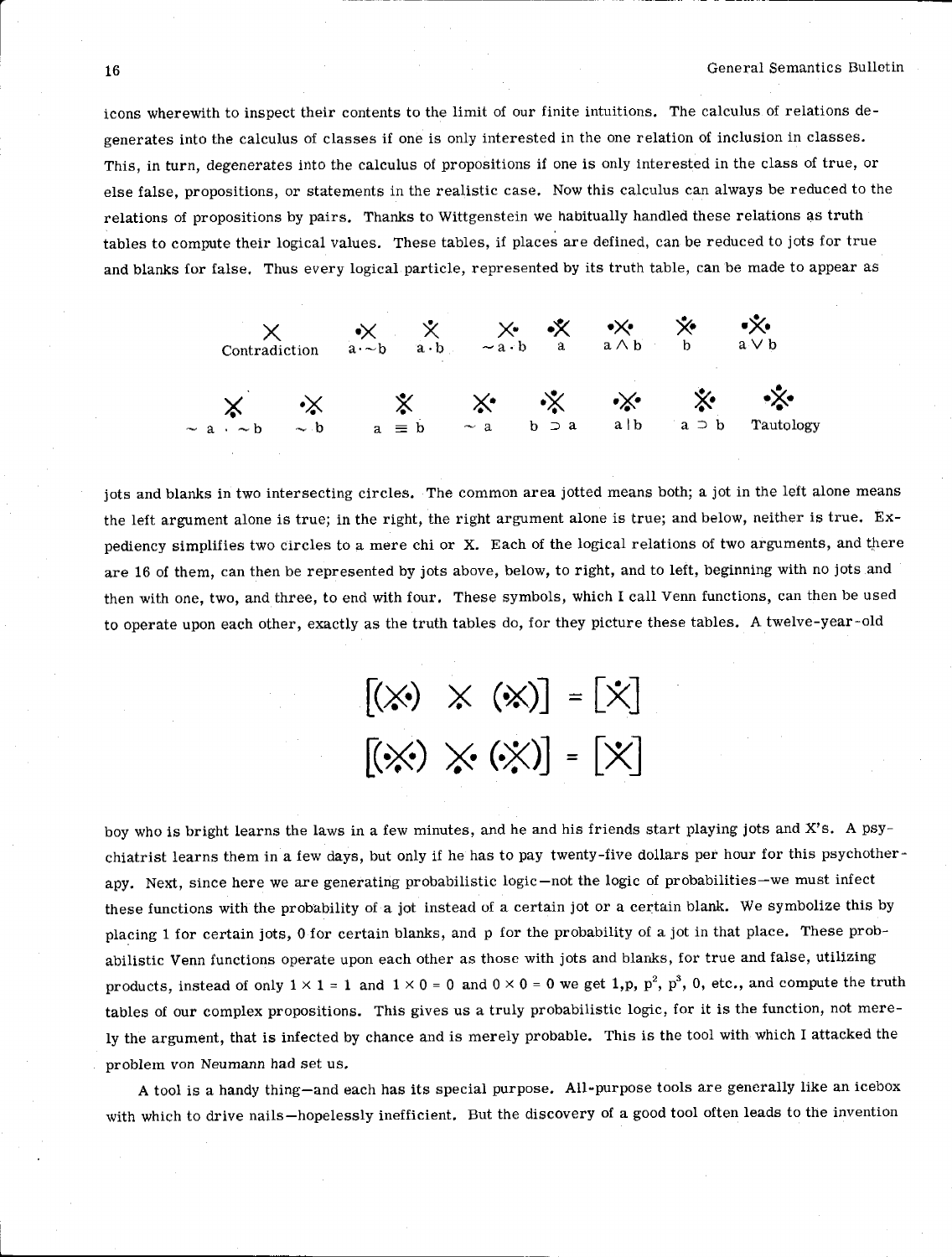of others, provided we have insight into the operations to be performed. We have. Logicians may only be interested in tautology-an X with 4 jots-and contradiction-an X with none . But these are tautologically true or false. Realistic logic is interested in significant propositions-that is, in those that are true, or false, according to whether what they assert is, or is not, the case. Nothing but tautology and contradiction can be computed certainly with any p's in every Venn function, so long as one makes them of two and only two arguments. This restriction disappears as soon as one considers Venn functions of more than two arguments in complex propositions. When we have functions of three arguments, Euler's three circles replace the two of conventional logic ; but the rules of operations with jots and blanks-or with 1, p, 0-carry over directly, and we have a thoroughly probabilistic logic of three arguments. Then Venn, and Minsky-Selfridge, diagrams enable us to extend these rules to 4, 5, 6, 7, etc. to infinitely many arguments. The rules of calculation remain unaltered, and the whole can be programmed simply into any digital computer. There is nothing in all of this to prevent us from extending the formulations to include multiple-truth-valued logics .

In the Research Laboratory of Electronics we report quarterly progress on our problems. In closing I will read to you my carefully considered statement written nearly a year ago, so that you may hear how one words this for the modern logician working with digital computers, familiar with their logic and the art of programming their activity-for this is now no difficult trick. (I omit only the example and footnote.)

### ON PROBABILISTIC LOGIC

### [From Quarterly Progress Report, 15 April 1959 Research Laboratory of Electronics, M.I.T.

Any logical statement of the finite calculus of propositions can be expressed as follows: Subscript the symbol for the  $\delta$  primitive propositions  $A_j$ , with j taking the ascending powers of 2 from  $2^0$  to  $2^{\delta-1}$  written in binary numbers. Thus:  $A_1$ ,  $A_{10}$ ,  $A_{100}$ , and so forth. Construct a V table with spaces  $S_i$  subscripted with the integers i, in binary form, from 0 to  $2^{\delta}$ -1. Each i is the sum of one and only one selection of j's and so identifies its space as the concurrence of those arguments ranging from  $S_0$  for 'None' to  $S_{0,0}$ , for 'All.' Thus A<sub>1</sub> and A<sub>100</sub> are in S<sub>101</sub> and A<sub>10</sub> is not, for which we write  $A_1 \epsilon S_{101}$  and  $A_{100} \epsilon S_{101}$  and  $A_{10} \ell S_{101}$ . In the logical text first replace A<sub>j</sub> by V<sub>h</sub> with a 1 in S<sub>i</sub> if A<sub>j</sub> e S<sub>i</sub> and with a 0 if A<sub>j</sub>  $\epsilon$  S<sub>i</sub>, which makes V<sub>h</sub> the truth-table of  $A_i$  with T = 1, F = 0. Repeated applications of a single rule serve to reduce symbols for probabilistic functions of any  $\delta A_j$  to a single table of probabilities, and similarly any uncertain functions of these, etc., to a single  $V_r$  with the same subscripts  $S_r$  as the  $V_h$  for the  $A_i$ .

This rule reads: Replace the symbol for a function by  $V_k$  in which the k of  $S_k$  are again the integers in binary form but refer to the h of  $V_h$ , and the  $p_k'$  of  $V_k$  betoken the likelihood of a 1 in  $S_k$ . Construct  $V_r$ and insert in  $S_r$  the likelihood  $p_r^{\prime\prime}$  of a 1 in  $S_r$  computed thus:

$$
p'_{r} = \sum_{i=1}^{k} p'_{k} \prod_{\substack{h \in k \\ r=i}} p_{ih} \prod_{\substack{h \notin k \\ r=i}} (1-p_{ih}) \quad k^* \text{ is } k_{\max} \text{ of } V_{k}
$$
 (1)

Trivial-isn't it?